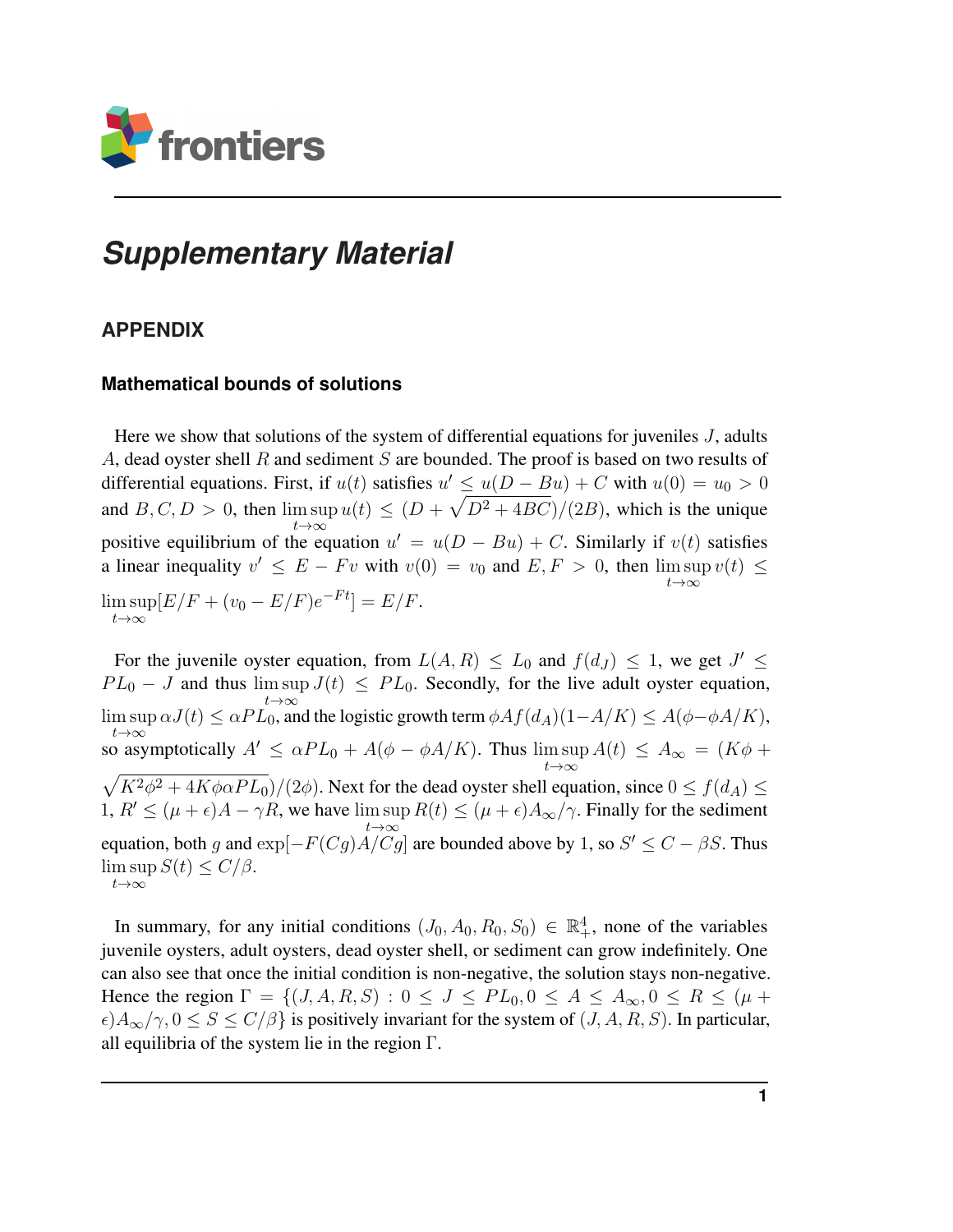## **Stability of extinction equilibrium**

The equilibrium points of our model satisfy

<span id="page-1-0"></span>
$$
0 = PL(A, R)f(dJ) - J,
$$
\n(S1)

$$
0 = \alpha J + \phi A f(d_A) \left( 1 - \frac{A}{K} \right) - \mu f(d_A) A - \epsilon (1 - f(d_A)) A,\tag{S2}
$$

$$
0 = \mu f(d_A)A + \epsilon (1 - f(d_A))A - \gamma R,\tag{S3}
$$

<span id="page-1-1"></span>
$$
0 = -\beta S + Cg \exp\left(-\frac{F(Cg)A}{Cg}\right). \tag{S4}
$$

Linearizing [\(S1\)](#page-1-0)-[\(S4\)](#page-1-1) at the trivial equilibrium  $E_0 = (0, 0, 0, C/\beta)$ , we obtain the Jacobian matrix to be

$$
\mathscr{J}(0,0,0,C/\beta) = \begin{pmatrix} -1 & Pf(-C/\beta)/(\psi\zeta) & 0 & 0\\ \alpha & f(-C/\beta)(\phi-\mu+\epsilon) - \epsilon & 0 & 0\\ 0 & f(-C/\beta)(\mu-\epsilon) + \epsilon & -\gamma & 0\\ 0 & Cg'(0) - F(C) & Cg'(0) & -\beta \end{pmatrix}.
$$
 (S5)

We can see easily from the Jacobian that two of the four eigenvalues are  $-\gamma$  and  $-\beta$ . To determine the stability, we need to further analyze the top left submatrix

<span id="page-1-2"></span>
$$
L_{\mathscr{J}} = \begin{pmatrix} -1 & Pf(-C/\beta)/(\psi\zeta) \\ \alpha & f(-C/\beta)(\phi - \mu + \epsilon) - \epsilon \end{pmatrix}.
$$
 (S6)

The extinction equilibrium  $(0, 0, 0, C/\beta)$  is locally asymptotically stable if the trace of L  $\mathcal{J}$ is negative  $(Tr(L_{\mathscr{J}}) < 0)$  and the determinant positive  $(Det(L_{\mathscr{J}}) > 0)$ , where

$$
Tr(L_{\mathscr{J}}) = -1 + f(-C/\beta)(\phi - \mu + \epsilon) - \epsilon,
$$
\n(S7)

$$
Det(L_{\mathscr{J}}) = -f(-C/\beta)[\phi - \mu + \epsilon + \alpha P/(\psi \zeta)] + \epsilon.
$$
 (S8)

We first argue that  $Tr(L_f) < 0$  parameters of interest. For equation [\(S7\)](#page-1-2), as long as the maximum sediment deposition rate C remains positive,  $f(-C/\beta) < f(0) = 1/2$ , and  $-1 + f(-C/\beta)(\phi - \mu + \epsilon) - \epsilon < -1 + (1/2)(\phi - \mu + \epsilon) - \epsilon$ . Then one can estimate a bifurcation value  $\phi_{bif} > \mu + \epsilon + 2$ . Using the parameters in Table 2, we obtain  $\phi_{bif} > 3.34$ which is unreasonably high (the one in Table 2 is  $\phi = 0.649$ ). Because realistically